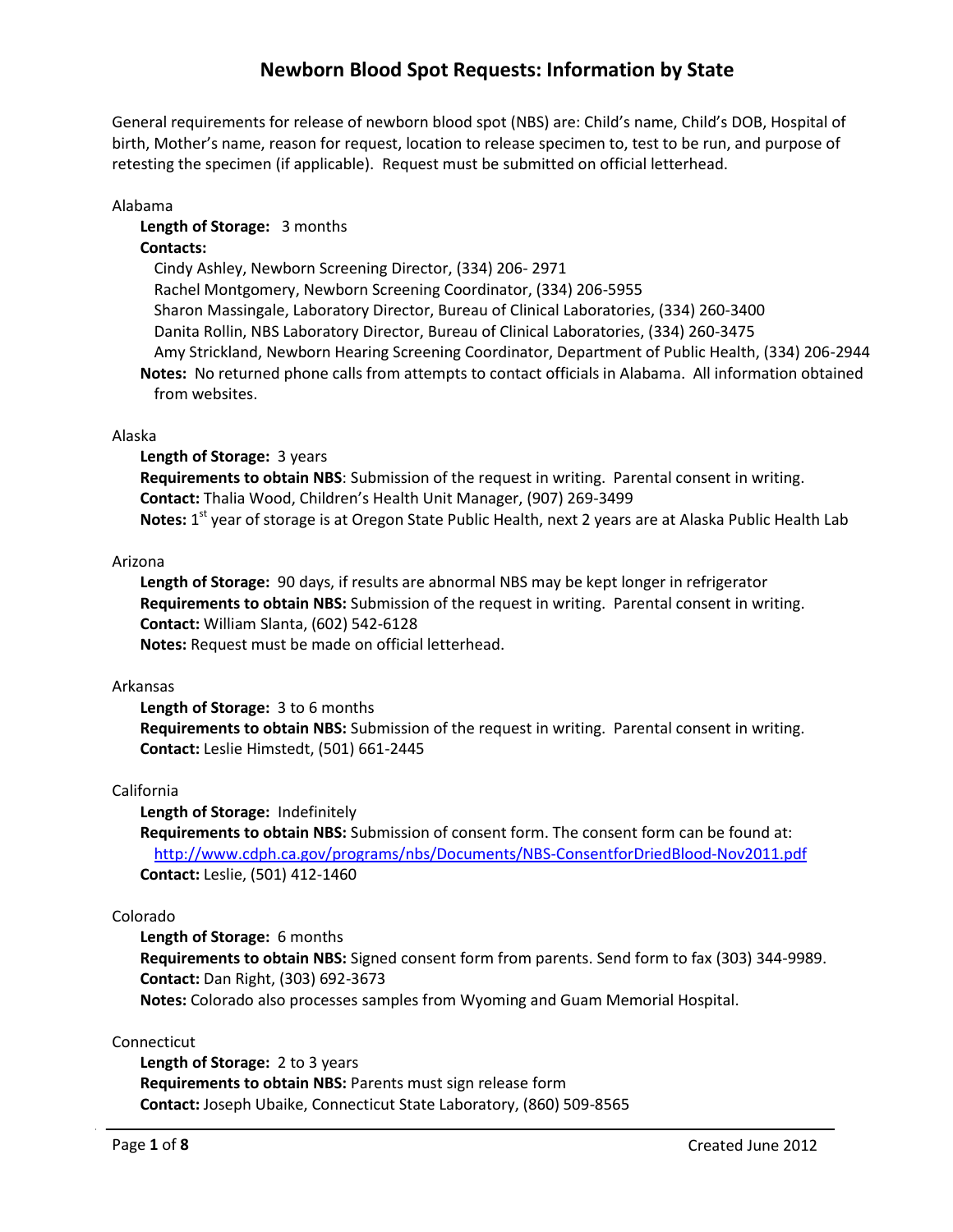## Delaware

**Length of Storage:** 3 years

**Requirements to obtain NBS:** Parental consent. Specimen is released to parents only. **Contact:** Pat Scott (302) 223-1494

### District of Columbia

**Length of Storage:** 1 year

### **Contacts:**

Yvette Clinton- Reid, Medical Consultant, Perinatal and Infant Health Bureau, (202) 675-8080 Joseph Quashnock, Laboratory Director at Perkins Elmer, (412) 220-2300 Yvockeea Monteiro, NBS Follow-up Program, (202) 442-9158

Karen Watts, Bureau Chief, Perinatal and Infant Health, (202) 442-9405

**Notes:** No returned phone calls from attempts to contact officials in the District of Columbia. All information obtained from websites.

### Florida

### **Length of Storage:** 6 months

**Requirements to obtain NBS:** Parental consent. Specimen sent to lab or medical examiner only. **Contact:** Bonafacio Dy, Acting Newborn Screening Director, Florida State Laboratory, (904) 971-1648

### Georgia

**Length of Storage:** 2 years plus current calender year **Requirements to obtain NBS:** Submission of the request in writing. Parental consent in writing. **Contact:** Pam Clark, (404) 657-2862

## Guam

-NBS testing in Guam is dependent on the birth facility.

**National contact:** Margarita Gay, Administrator, Bureau of Family Health and Nursing Services, (671) 735- 7116

**Notes:** All information obtained from websites.

## *Guam Memorial Hospital*

## **Length of Storage:** 6 months

**Notes:** Specimens tested and stored at Colorado Department of Public Health and Environment. 90% of births in Guam take place at Guam Memorial Hospital, however only those with health insurance receive screening.

#### *Sagua Managu*

**Length of Storage:** 1 year

**Notes:** Specimens tested and stored at Oregon Public Health Laboratory

## *Naval Hospital*

**Length of Storage:** unknown **Notes:** Specimens tested at Pediatrix, a commercial testing facility

#### Hawaii

**Length of Storage:** 1 year **Requirements to obtain NBS:** Call to request release form. **Contacts:** Gwen Palmer, Program Coordinator, Hawaii Department of Health, (808) 733-9069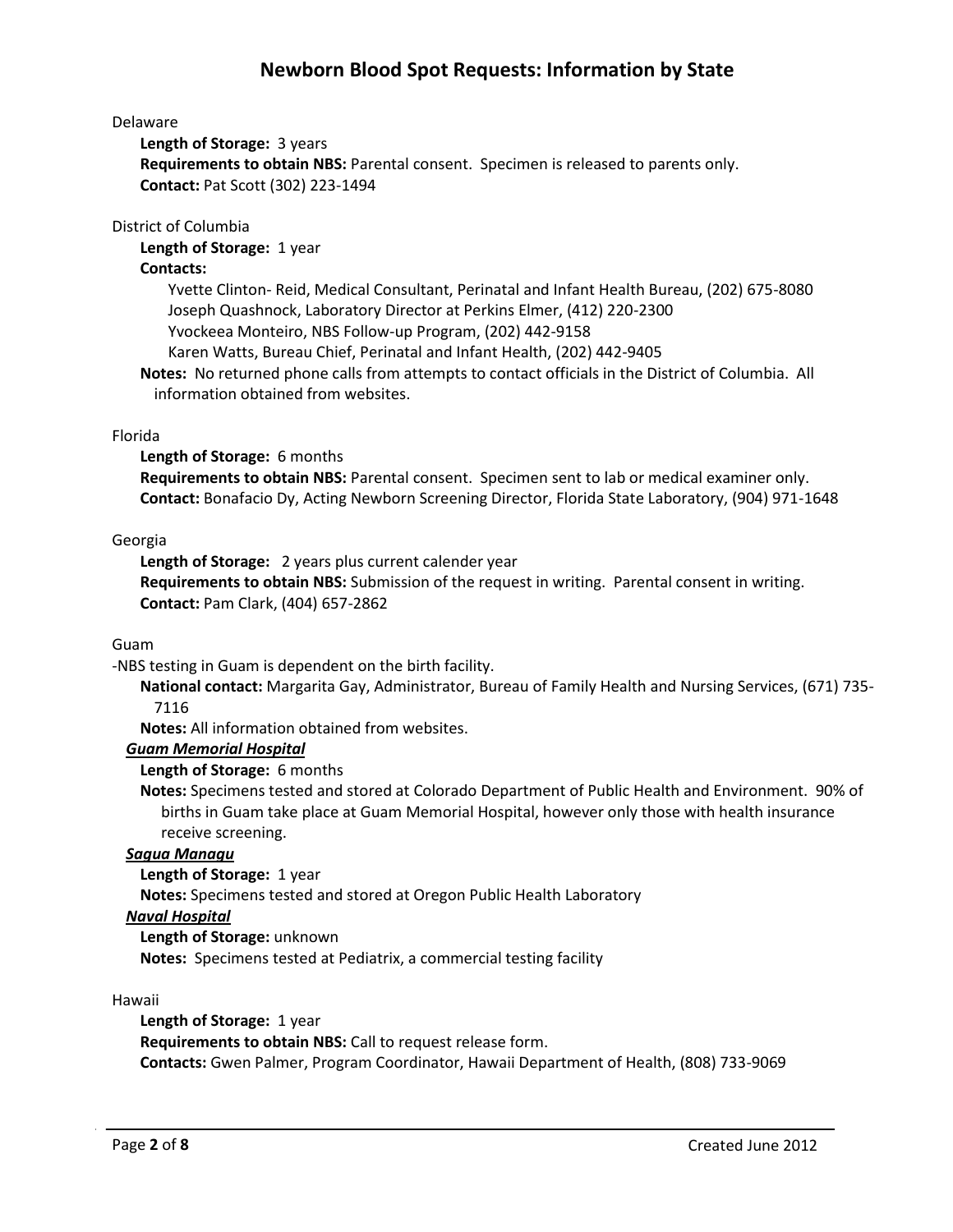Idaho

**Length of Storage:** 1 year

**Requirements to obtain NBS:** Signed release form from parent(s).

**Contacts:** Carol Christiansen (208) 334-4935

**Notes:** Specimens sent to Oregon Lab. Signed release form is sent directly to the Idaho state. Alternatively, the MD can call the Oregon lab to get BS released to hospital. Oregon Lab contact is Cheryl Hermerath, (503) 693-4712 or (503) 693-4174

## Illinois

**Length of Storage:** Normal results: 2 months and 1 week. Abnormal results: 5 years **Requirements to obtain NBS:** Submission of the request in writing. Parental consent in writing. **Contacts:** Dr. Mike Petros, (312) 793-1053

**Notes:** Specimens are stored at room temperature. All requests for NBS are sent through legal department to get okay first.

### Indiana

**Length of Storage:** 23 years

**Requirements to obtain NBS:** Currently no procedure for release.

**Contacts:** Courtney Eddy, (317) 233-9260

**Notes:** As of 11/29/2011, Indiana does not release NBS to other facilities. However, this policy may change in the future.

### Iowa

**Length of Storage:** 5 years

**Requirements to obtain NBS:** Request for release signed by the requesting MD and child's parents on official letterhead.

**Contacts:** Mike Ramirez, (515) 725-1630

**Notes:** The first year the NBS is stored at subzero temperatures, then after that at room temperature.

## Kansas

**Length of Storage:** 1 month in freezer **Requirements to obtain NBS:** Fax the request with the child's information on official letterhead. **Contacts:** Colleen Peterson, (785) 296-1650 **Notes:** Fax (785) 286-0978

## Kentucky

**Length of Storage:** Normal: 6-8 weeks. Abnormal: Indefinitely. **Requirements to obtain NBS:** Currently there is not formal procedure for release. **Contacts:** Dr. Mayfield Gibson, (502) 564-4446 ext. 4400

## Louisiana

**Length of Storage:** 1 month

**Requirements to obtain NBS:** Legal release signed by parents to send specimen to facility of choice. **Contacts:** Terry Crockett (504) 219-4696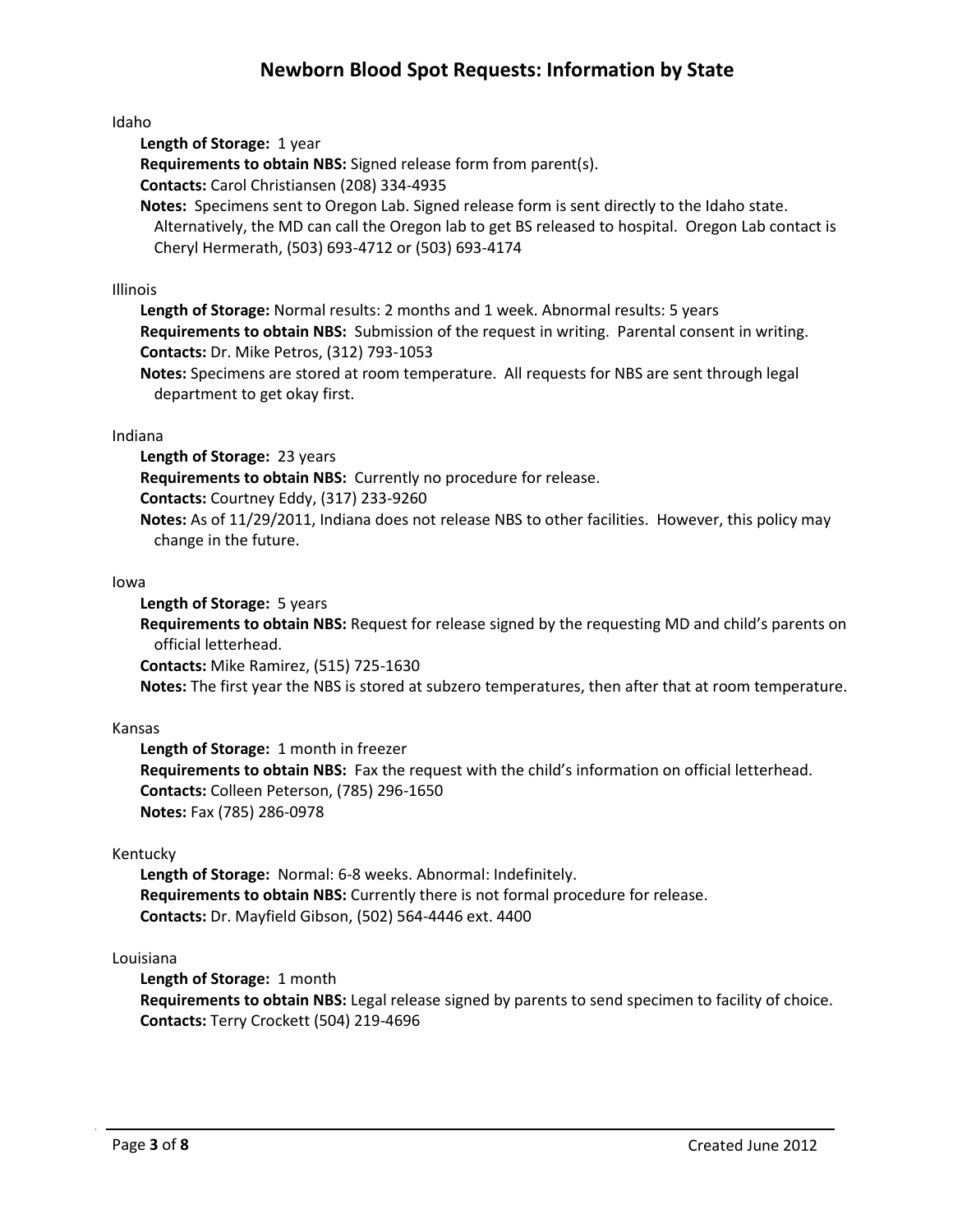### Maine

**Length of Storage:** Indefinitely

**Contacts:** Ellie Mulchy, (207) 287-5351

Liz Plummer, (207) 287-5351

**Notes:** Specimens stored at -20. No returned phone calls from attempts to contact officials in Maine. All information obtained from websites.

### Maryland

**Length of Storage:** Indefinitely

**Requirements to obtain NBS:** Submission of the request in writing. Parental consent in writing. **Contacts:** Fizza Gulamali-Majid, PhD, (410) 767-6099

**Notes:** Samples are stored for 6 months in freezer and there after at room temperature

### Massachusetts

**Length of Storage:** 22 years **Requirements to obtain NBS:** Massachusetts has different forms depending on the test to be done. Please call to request the correct form. **Contacts:** Dr. Roger Eaton, (617) 983-6300

### Michigan

**Length of Storage:** Indefinitely

**Requirements to obtain NBS:** Michigan has specific protocol and release request forms. Please call to get forms.

**Contacts:** Harry Hawkins, (517) 335-8095

**Notes:** NBS from July 1984 to 2009 have been stored in an uncontrolled warehouse. All NBS collected after 2009 are frozen.

## Minnesota

**Length of Storage:** Indefinitely

**Requirements to obtain NBS:** Submission of the request in writing. Parental consent in writing. **Contacts:** Amy, (651) 201-5451

**Notes:** Requests can be faxed to (651) 201-5471. NBS are stored for 5 years in freezer, there after at room temp.

## Mississippi

**Length of Storage:** Minimum 1 year. **Requirements to obtain NBS:** Submission of the request in writing. Parental consent in writing. **Contacts:** Philis Hoggatt (601) 576-7619 **Notes:** Fax requests to (601) 576-7498

#### Missouri

**Length of Storage:** 5 years **Requirements to obtain NBS:** Parents must submit request in writing with patient's info. **Contacts:** Patrick Hopkins, (573) 751-2662 **Notes:** Requests can be faxed to (573) 522-8155. NBS will be sent to parent's home.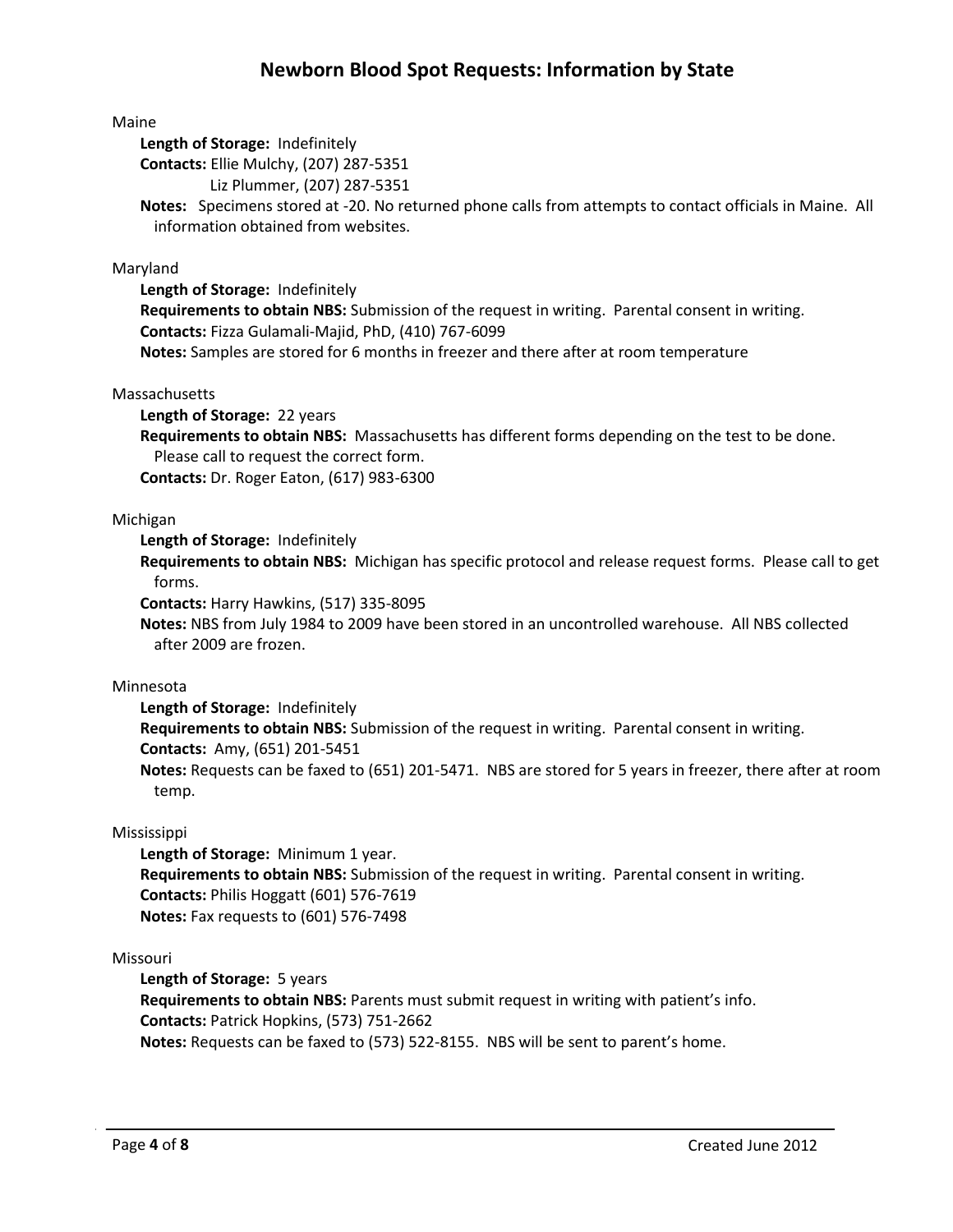### Montana

**Length of Storage:** Normal: 1 year. Abnormal: Indefinitely **Requirements to obtain NBS:** Submission of the request in writing. Parental consent in writing. **Contacts:** Linda Beischel, (406) 444-0984

### Nebraska

**Length of Storage:** 90 days **Requirements to obtain NBS:** Submission of the request in writing. Parental consent in writing. **Contacts:** Julie Luedtke, (402) 471-6733

### Nevada

**Length of Storage:** 1 year

**Contacts:** Mary Pennington, Health Program Manager, Newborn Screening Program, (775) 684-3478 Andrea Esp, Bureau of Child, Family and Community Wellness, (775) 684-4272 Cheryl Hermerath, NBS Laboratory (Oregon State Lab), (503) 693-4174

**Notes:** No returned phone calls from attempts to contact officials in Nevada. All information obtained from websites. NBS are tested and stored at Oregon State Public Health Laboratory.

### New Hampshire

**Length of Storage:** 6 months **Requirements to obtain NBS:** Submission of the request in writing. Parental consent in writing. **Contacts:** Marcia Lavochkin, (603) 271-4225 **Notes:** NBS stored at -20.

#### New Jersey

**Length of Storage:** 23 years **Requirements to obtain NBS:** Submission of the request in writing. Parental consent in writing. **Contacts:** Scott Shone, PhD, (609) 530-8361 **Notes:** NBS will be released only to a medical facility.

#### New Mexico

**Length of Storage:** 1 year **Requirements to obtain NBS:** Parents must submit written request. **Contacts:** Brenda Romero, (505) 476-8857 **Notes:** NBS will be released to the parents only.

#### New York

**Length of Storage:** 27 years **Requirements to obtain NBS:** Submission of the request in writing. Parental consent in writing. **Contacts:** Michele Caggana, (518) 473-3854 **Notes:** Fax (518) 486-2693

### North Carolina

**Length of Storage:** 5 years **Requirements to obtain NBS:** Submission of the request in writing. Parental consent in writing. **Contacts:** Dr. Shu Chaing, (919) 807-8880 **Notes:** Fax (919) 715-8610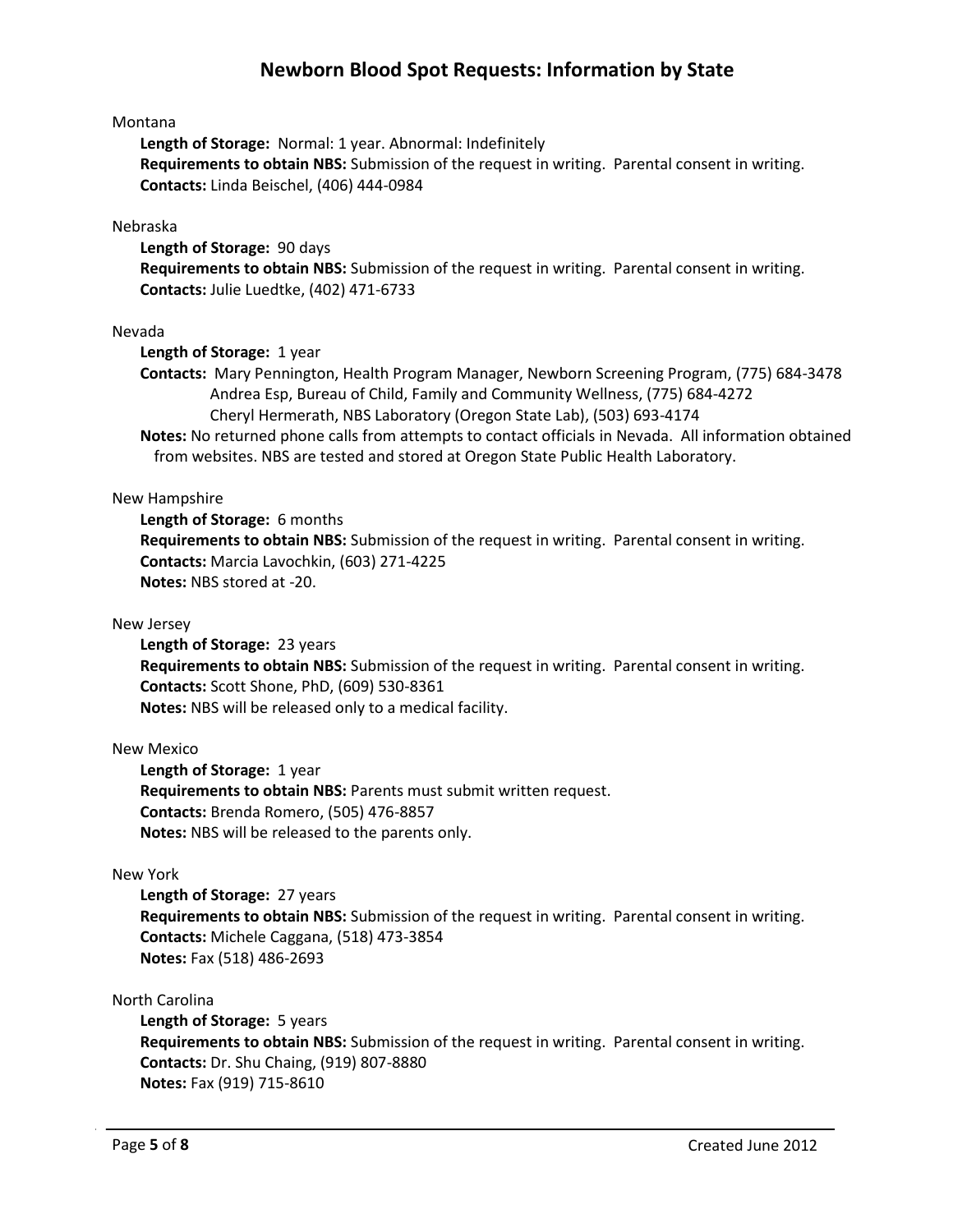## North Dakota

**Length of Storage:** Indefinitely

**Requirements to obtain NBS: S**ubmission of the request in writing. Parental consent in writing. **Contacts:** Barbara Schweitzer, (701) 328-4538 **Notes:**

## Ohio

**Length of Storage:** Minimum 2 years

**Requirements to obtain NBS:** Submission of the request in writing. Parental consent in writing. **Contacts:** Sharon Linard (614) 644-4659

**Notes:** Fax (614) 644-4648. Request must include patient information, testing to be completed, and amount of blood needed in the punch size. Request must state the Ohio Health Department in not financially responsible for the testing in any way. Request must be on hospital letterhead and include MD's signature. After testing, Ohio would like the results of the test run.

## Oklahoma

**Length of Storage:** 42 days **Requirements to obtain NBS:** Submission of the request in writing. Parental consent in writing. **Contacts:** Lisa, (405) 271-6617 **Notes:** NBS stored at room temperature. Request must include why the NBS is needed.

## Oregon

**Length of Storage:** 1 year

**Requirements to obtain NBS:** Submission of the request in writing. Parental consent in writing. **Contacts:** Cheryl Hermerath, (503) 693-4172 **Notes:** fax (503) 693-5601

## Pennsylvania

**Length of Storage:** 8 months **Requirements to obtain NBS:** Signed HIPAA release form. **Contacts:** Carolyn Ellison, (717) 783-8143

## Puerto Rico

**Length of Storage:** 2 years **Requirements to obtain NBS:** Written request stating the use of the NBS. **Contacts:** P.J. Santiago Borrero (787) 777-3535 ext. 7014 **Notes:** After 2 years, a random 10% of the NBS are kept.

## Rhode Island

**Length of Storage:** 23 years **Requirements to obtain NBS:** Submission of the request in writing. Parental consent in writing. **Contacts:** Barbara McNeilly, (401) 222-4640 Chrisolee Larose, (401) 222-5950 Khristine Campagna, (401) 222-5927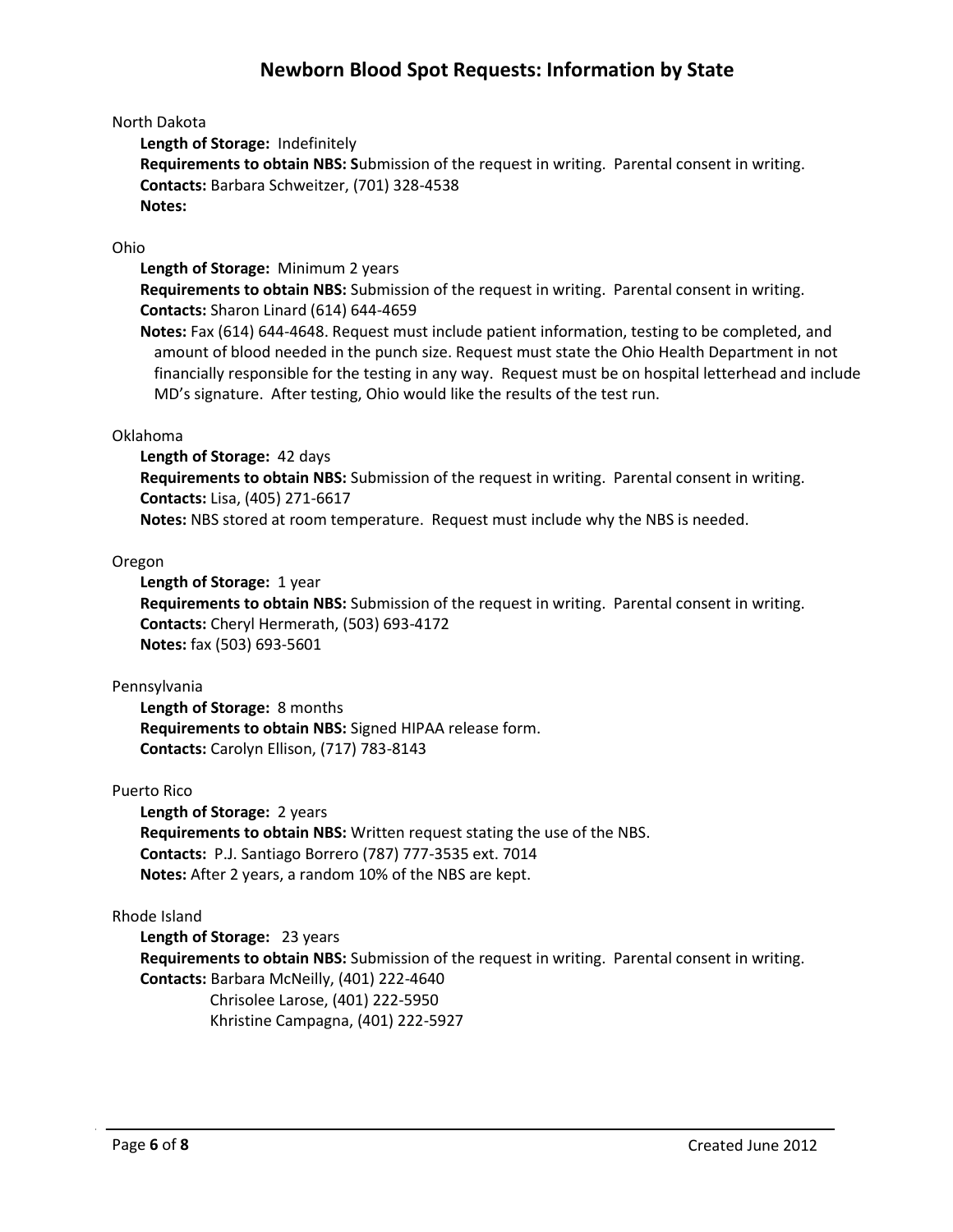### South Carolina

**Length of Storage:** 6 months

**Requirements to obtain NBS:** Submission of the request in writing. Parental consent in writing. **Contacts:** Kathy Tomashitis, (803) 898-0619

### South Dakota

**Length of Storage:** 1 month **Requirements to obtain NBS:** Currently no formal procedure for release. **Contacts:** Lucy Fossen, (605) 773-3361

### Tennessee

**Length of Storage:** Normal NBS: 12 months. Abnormal: Indefinitely. **Requirements to obtain NBS:** Submission of the request in writing. Parental consent in writing. **Contacts:** Chris McKeever, (615) 262-6352 **Notes:** Fax (615) 262-6447

### Texas

**Length of Storage:** 2 years, unless parents indicated on a release form saying they would like the specimen to be stored up to 25 years. NBS collected before June 1, 2012 maybe stored for up to 25 years.

**Requirements to obtain NBS:** Contact Lynette for consent form. If unable to contact, the MD needs to submit the request in writing on letterhead with specific purpose of the release, indication that the person signing has the authority to request the sample and the signature of the mother. **Contacts:** Lynette Borgfeld, (512) 776-7111, ext 2471

## US Virgin Islands

## **Length of Storage:** 1 year

**Contacts:** LaVerne Ragster, PhD, University of the Virgin Islands, (340) 693-1000

Darlene Carty, US Virgin Islands Department of Health, (340) 773-1311

C. Patricia Penn, Assistant Director, MCH and CSHCN Program, (340) 776-3580

Mavis Matthew, Director, MCH and CSHCN Program, (340) 713-9924 or (340) 713-9925

**Notes:** No returned phone calls from attempts to contact officials in the US Virgin Islands. All information obtained from websites.

#### Utah

## **Length of Storage:** 90 days

**Requirements to obtain NBS:** Utah has specific protocol and release forms. Contact Kimberly Hart to obtain.

**Contacts:** Kimberly Hart (801) 584-8256, email kimhart@utah.gov

## Vermont

**Length of Storage:** 6 months **Requirements to obtain NBS:** Email a parental release form. **Contacts:** Cindy Ingham, (802) 951-5180